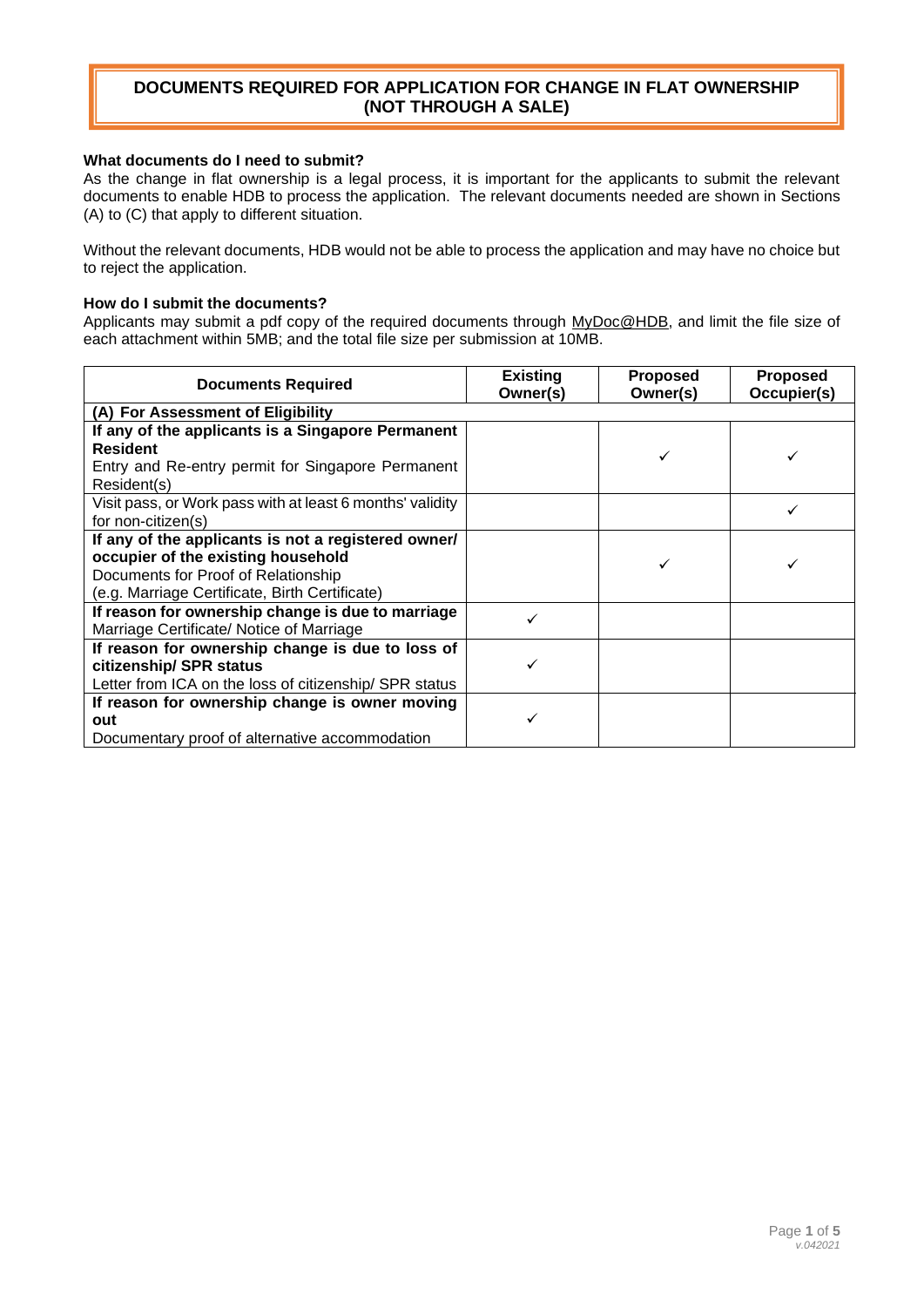| (B) For Financing                                      |   |  |
|--------------------------------------------------------|---|--|
| If an HDB loan is obtained for the ownership           |   |  |
| change:                                                |   |  |
| (a) Valid HDB Loan Letter                              |   |  |
| (b) Payment of valuation fee for a market valuation    |   |  |
| report (for resale flats with or without CPF           | ✓ |  |
| Housing Grant)                                         |   |  |
| Why is a valuation needed?                             |   |  |
| A valuation report is needed to determine the value of |   |  |
| the flat to determine the usage of CPF monies and      |   |  |
| housing loan amount.                                   |   |  |
| If a Bank loan is obtained for the ownership           |   |  |
| change:                                                |   |  |
| (a) Valid Bank's Letter of Offer & Letter of           |   |  |
| Acceptance (duly signed)                               |   |  |
| (b) Written confirmation from the bank's private       | ✓ |  |
| lawyer on the transaction (e.g. discharge of           |   |  |
| existing mortgage loan, fresh loan etc) they are       |   |  |
| acting and consent to the ownership change             |   |  |
| without monetary consideration /pursuant to            |   |  |
| <b>Court Order</b>                                     |   |  |
| If proposed owner(s) is using CPF savings for the      |   |  |
| ownership change                                       |   |  |
| CPF Board's confirmation on valuation limit balance    | ✓ |  |
| (for resale flats with or without CPF Housing Grant/   |   |  |
| DBSS flats)                                            |   |  |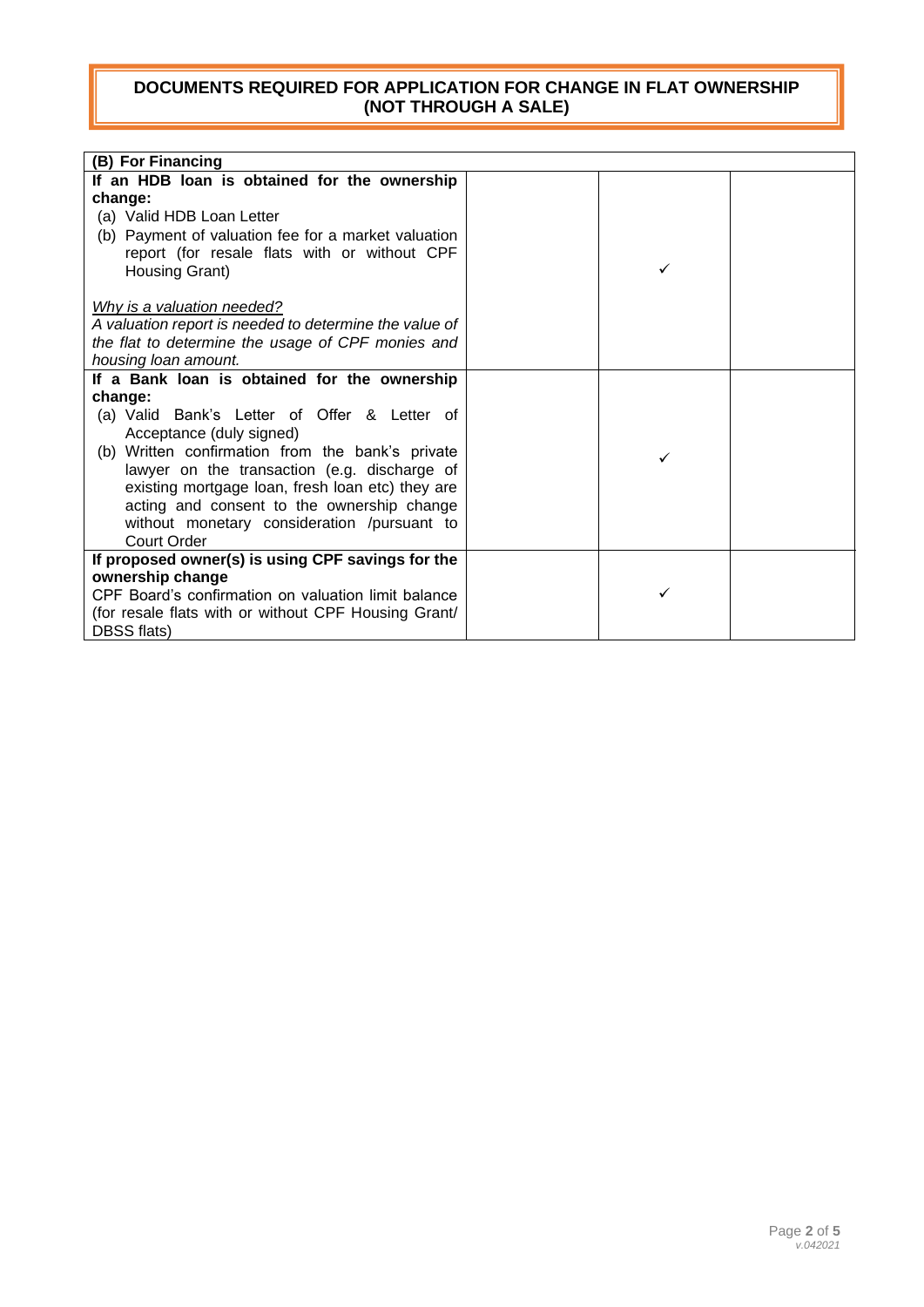| <b>Documents Required</b>                                                                             | <b>Existing</b><br>Owner(s) | Proposed<br>Owner(s) | <b>Proposed</b><br>Occupier(s) |
|-------------------------------------------------------------------------------------------------------|-----------------------------|----------------------|--------------------------------|
| (C) For Conveyancing Process                                                                          |                             |                      |                                |
| <b>Identity Card</b>                                                                                  | ✓                           | ✓                    | ✓                              |
| Deed Poll / Baptism or religious certificate (if there is                                             | $\checkmark$                |                      |                                |
| a change of name since flat purchase)                                                                 |                             |                      |                                |
| If there is no outstanding housing loan:                                                              |                             |                      |                                |
| Title Deed for the Flat (if owner has collected it from                                               |                             |                      |                                |
| HDB/banks)                                                                                            |                             |                      |                                |
|                                                                                                       |                             |                      |                                |
| Why is the Title Deed needed?                                                                         | ✓                           |                      |                                |
| This is the legal document that shows the name of the                                                 |                             |                      |                                |
| owners of the flat. When there is a change, this<br>document needs to be updated with the new owners' |                             |                      |                                |
| name and registered with the Singapore Land                                                           |                             |                      |                                |
| Authority (SLA) to confirm the change.                                                                |                             |                      |                                |
| If a private lawyer is engaged to act in the                                                          |                             |                      |                                |
| ownership change:                                                                                     |                             |                      |                                |
| Written confirmation from the private lawyer on the                                                   |                             |                      |                                |
| transaction they are acting in                                                                        |                             |                      |                                |
|                                                                                                       |                             |                      |                                |
| Why are lawyers involved?                                                                             | ✓                           | ✓                    |                                |
| A change in flat ownership is a legal process.                                                        |                             |                      |                                |
| Applicants need to engage lawyers to assist them with                                                 |                             |                      |                                |
| the legal documentation to effect the change and                                                      |                             |                      |                                |
| lodge the legal documents with SLA to confirm and                                                     |                             |                      |                                |
| complete the change.                                                                                  |                             |                      |                                |
| If any of the existing/proposed owner(s) is                                                           |                             |                      |                                |
| overseas:                                                                                             |                             |                      |                                |
| Valid Power of Attorney                                                                               |                             |                      |                                |
|                                                                                                       | ✓                           | ✓                    |                                |
| Note                                                                                                  |                             |                      |                                |
| Applicants, who are overseas, need to appoint private                                                 |                             |                      |                                |
| lawyer to act for them in the change in flat ownership                                                |                             |                      |                                |
| If any of the existing/proposed owner(s) is an                                                        | ✓                           | ✓                    |                                |
| undischarged bankrupt:                                                                                |                             |                      |                                |
| Written consent from the Official Assignee on the                                                     |                             |                      |                                |
| ownership change<br>If reason for ownership change is due to divorce*                                 |                             |                      |                                |
| or any of the existing owner(s)/ proposed                                                             |                             |                      |                                |
| proposed<br>owner(s)/<br>occupier(s)<br>is<br>a                                                       |                             |                      |                                |
| divorced/separated person(s):                                                                         |                             |                      |                                |
| (a) Divorce documents (e.g. Decree /Interim                                                           |                             |                      |                                |
| Judgment, Order of Court, Certificate of Final                                                        |                             |                      |                                |
| Judgment/ Divorce Certificate (for Syariah Court                                                      |                             |                      |                                |
| Cases)                                                                                                |                             |                      |                                |
| (b) Judgment of Judicial Separation/ Deed of                                                          | ✓                           |                      | ✓                              |
| Separation (if applicable)                                                                            |                             |                      |                                |
| (c) Written confirmation from CPF Board if the Court                                                  |                             |                      |                                |
| directs that there is a division in CPF fund-related                                                  |                             |                      |                                |
| matrimonial<br>proceedings<br>assets<br>in.<br>(only                                                  |                             |                      |                                |
| applicable for existing owner(s))                                                                     |                             |                      |                                |
| (d) Written confirmation from divorce lawyers, if                                                     |                             |                      |                                |
| clarification on the settlement of the matrimonial                                                    |                             |                      |                                |
| flat is required                                                                                      |                             |                      |                                |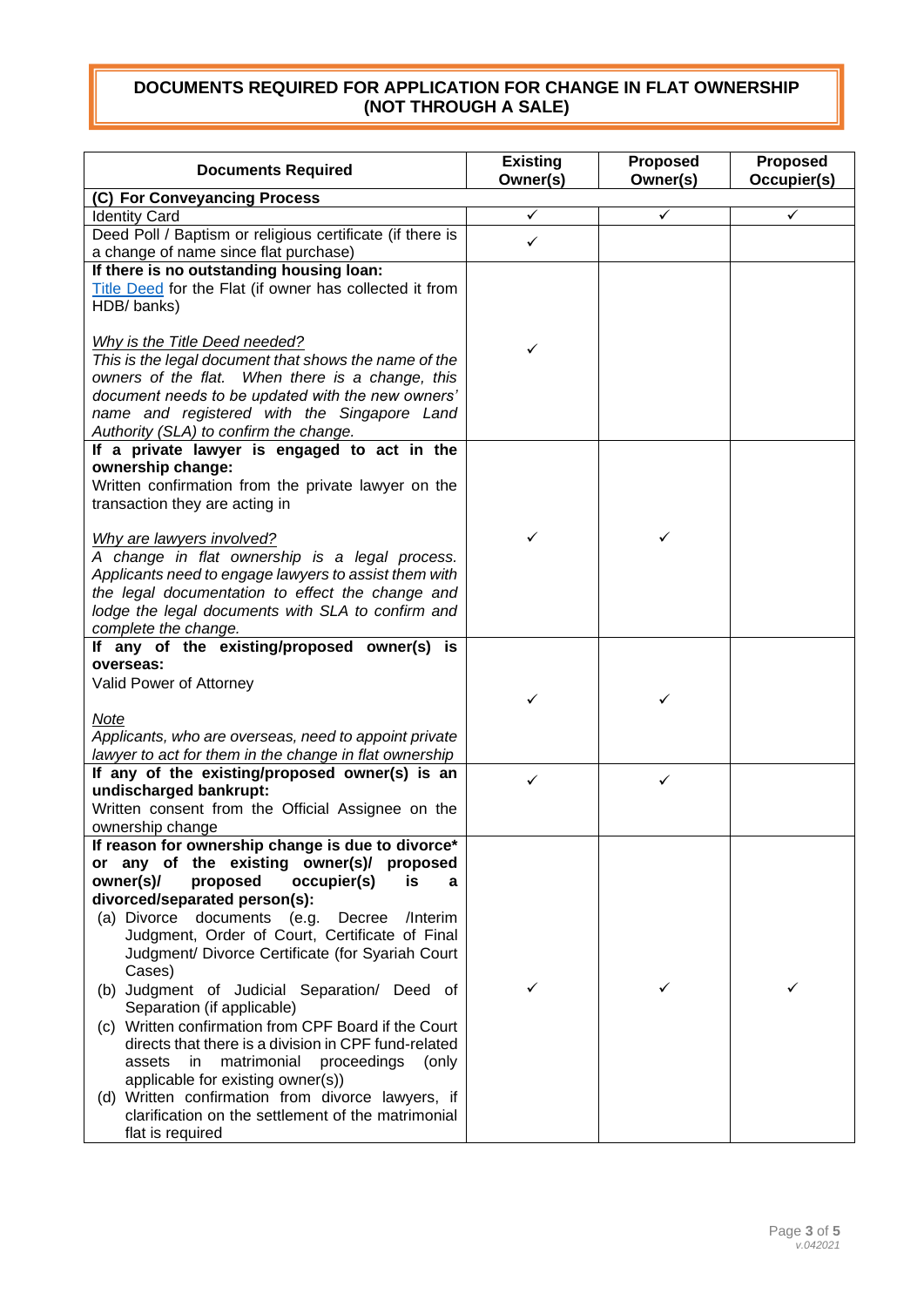| <b>Documents Required</b>                                                                                                                                                                                                                                                                                                                                                                                                                                                                                                                                                                                                                                                                                                                                                                                                   | Existing | Proposed | Proposed    |
|-----------------------------------------------------------------------------------------------------------------------------------------------------------------------------------------------------------------------------------------------------------------------------------------------------------------------------------------------------------------------------------------------------------------------------------------------------------------------------------------------------------------------------------------------------------------------------------------------------------------------------------------------------------------------------------------------------------------------------------------------------------------------------------------------------------------------------|----------|----------|-------------|
| (C) For Conveyancing Process (Continued)                                                                                                                                                                                                                                                                                                                                                                                                                                                                                                                                                                                                                                                                                                                                                                                    | Owner(s) | Owner(s) | Occupier(s) |
| If reason for ownership change is due to death*:                                                                                                                                                                                                                                                                                                                                                                                                                                                                                                                                                                                                                                                                                                                                                                            |          |          |             |
| (a) Death Certificate<br>(b) Schedule of Assets<br>(c) Statement for Grant of Letter of Administration /<br>Last Will (if applicable)<br>(c) Grant of Letter of Administration/Probate<br>(d) Inheritance Certificate (if applicable)<br>(e) Divorce documents, if the deceased owner was<br>divorced                                                                                                                                                                                                                                                                                                                                                                                                                                                                                                                       | ✓        |          |             |
| If reason for ownership change is due to medical                                                                                                                                                                                                                                                                                                                                                                                                                                                                                                                                                                                                                                                                                                                                                                            |          |          |             |
| reason*:<br>Recent medical certification (dated within 1 week of<br>submission of documents to HDB) on patient's<br>medical condition(s), including the following:-<br>Details of medical condition and whether the<br>$\bullet$<br>patient's mental capacity to deal with his/her<br>property and affairs is in any way affected by the<br>condition, treatment and/or medication;                                                                                                                                                                                                                                                                                                                                                                                                                                         |          |          |             |
| Indicate whether:-<br>$\bullet$<br>(a) Patient understands that he/ she is the owner<br>of the flat (to indicate address);<br>(b) Patient wishes to give up his/ her share in the<br>flat to his/ her family member (to indicate<br>name and NRIC No.) without monetary<br>consideration (i.e. not by way of sale);<br>(c) Patient understands that he/she will be giving<br>up his/ her share in the flat (in full/ part) to his<br>family member, upon the ownership change<br>(not by way of sale);<br>(d) Patient is mentally competent and is able to<br>understand the nature of the ownership<br>change (not by way of sale) and subsequent<br>manner of holding (please refer to HDB's<br>website for more information) and has the<br>mental capacity to sign all documents in<br>relation to the transaction; and | ✓        |          |             |
| other<br>qualifications<br>the<br>medical<br>Any<br>to<br>assessment or relevant facts.                                                                                                                                                                                                                                                                                                                                                                                                                                                                                                                                                                                                                                                                                                                                     |          |          |             |
| If the existing/proposed owner(s) lacks mental<br>capacity:<br>Valid Court Order on Deputyship; or valid Lasting<br>Power of Attorney and the following:<br>(a) Donee's NRIC<br>(b) Medical Certificate stating:<br>i. the Donor's lack of Mental Capacity &<br>ii. the condition is likely to be permanent<br>(c) Statutory Declaration by Donee                                                                                                                                                                                                                                                                                                                                                                                                                                                                           | ✓        | ✓        |             |

\**These documents are also required for HDB to assess the applicants' eligibility for the change in flat ownership*

Note:

HDB may also request applicants to submit documents other than those listed above. Applicants need to present the original document at the managing HDB Branch on completion.